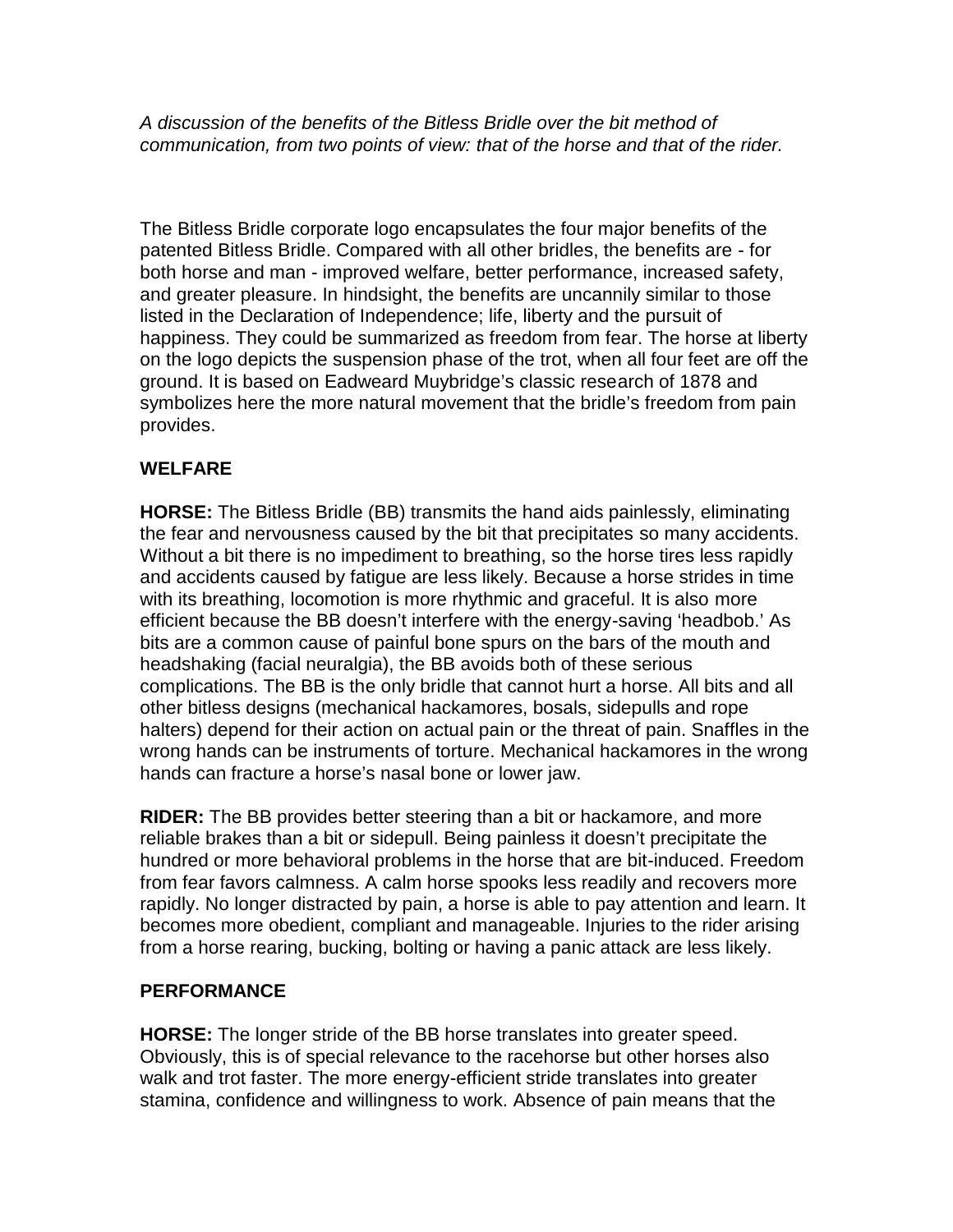horse's neck is not tense. Consequently, the spine and legs are relaxed. Stiff and choppy gaits are avoided. Impulsion is improved. Elimination of bit-induced head shaking means that a horse can perform better in dressage, show jumping and many other disciplines. Removing the bit from a sensitive body cavity eliminates a major physiological confusion in the throat of the horse. A bit triggers the digestive mode, whereas what is needed is the respiratory mode. Problems such as a gaping mouth, protruding tongue, excessive salivation and repeated swallowing are eliminated when the foreign body is removed. The BB is wonderful for starting young horses.

**RIDER:** The key to success with a bitted bridle is 'good hands.' The term describes the minimal use of hands and, therefore, the minimal amount of pain for the horse. Less is more. The less a rider depends on hand aids, the more her performance and that of her horse improves. The ultimate of 'good hands' is no bit at all. By definition, therefore, the BB guarantees 'good hands' and focuses the rider's attention on communicating by seat and legs, balance and breathing. It makes for better riders. It also enables both experienced and novice riders to appear more capable, as they are not having to constantly correct a resistant horse. Instead they ride a compliant horse, and enjoy the harmony and partnership that defines good horsemanship.

## **SAFETY**

**HORSE:** Bits hurt horses. They cause the six Fs of fear, flight, fight, freeze, facial neuralgia, and physiological confusion. In the wild, the first four responses favor survival but only the last four ('freeze') enhances the safety of the domesticated horse. Frightened horses are nervous, excitable, 'hot,' and unpredictable. They are accidents waiting to happen. Bit-induced episodes of rearing, bolting, asphyxiation and fatigue result in horses incurring fractured skulls, broken backs, breakdowns, pulmonary bleeding, fractured jaws and other disasters. Bitted horses that bolt are literally blinded by pain and are a danger to themselves and their riders. With the BB, the training of 'green' horses proceeds more rapidly.

**RIDER:** The bit – incorrectly thought of by most horsemen as necessary for control – commonly causes loss of control. For example, bit-induced pain triggers bolting. Also, by placing the bit between its teeth or under its tongue, a horse totally deprives the rider of control. Bit-induced problems such as bolting, rearing, bucking, and rushing or refusing jumps, are causes of serious injury to the rider or even sudden death. Bit-induced fear can be the cause of a horse becoming aggressive (biting & kicking) in the stable. A bitted horse may become dangerous at the moment of mounting. During exercise, hair-trigger responses to the bit or over-reaction to bit aids are to be avoided in an animal as powerful as a horse. The BB provides for painless communication

## **PLEASURE**